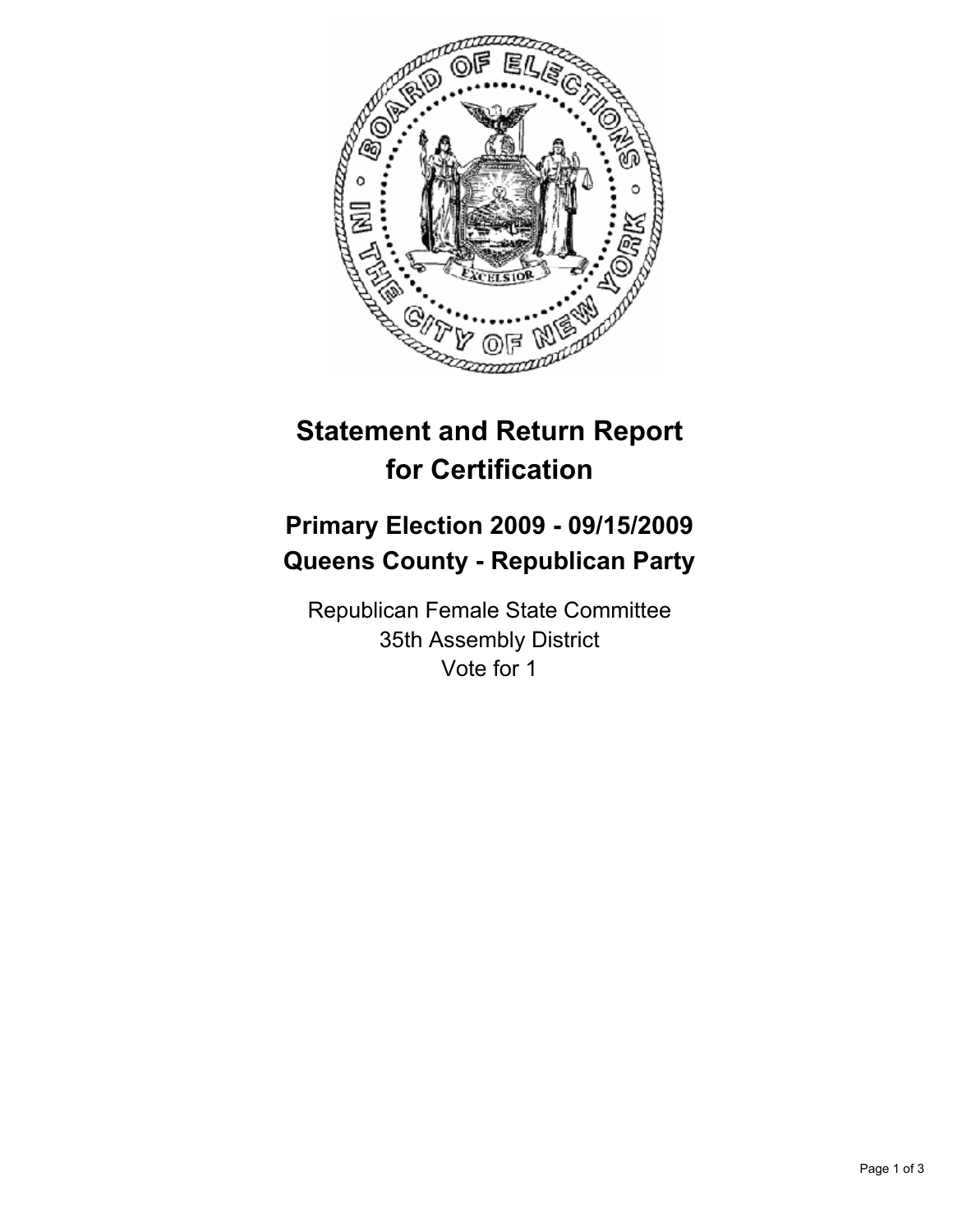

### **Assembly District 35**

| <b>Total Votes</b>        | 228 |
|---------------------------|-----|
| <b>RUBY K MUHAMMAD</b>    | 89  |
| <b>MYRNA P LITTLEWORT</b> | 139 |
| AFFIDAVIT                 | 2   |
| ABSENTEE/MILITARY         | 34  |
| <b>EMERGENCY</b>          | 3   |